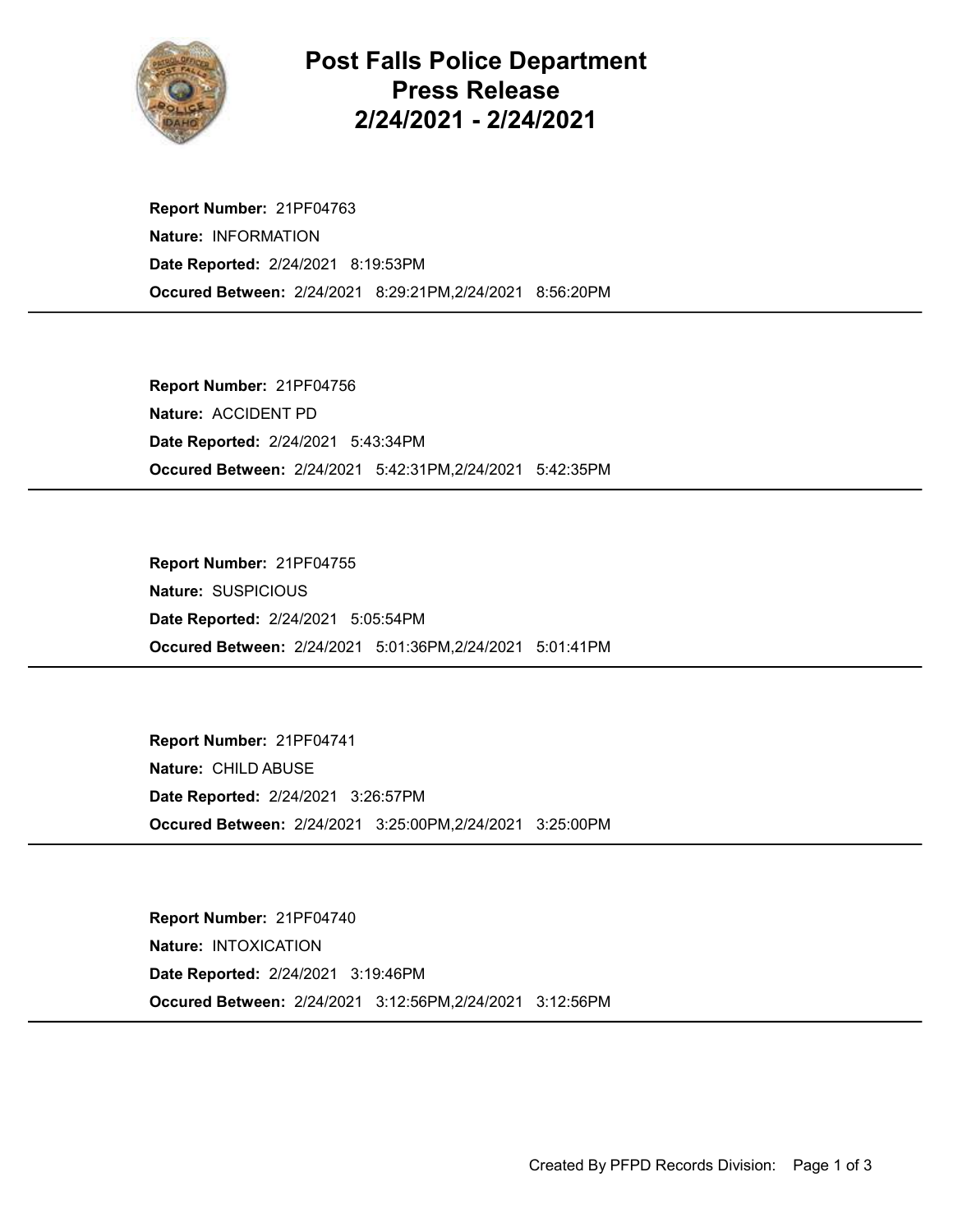Occured Between: 10/1/2020 10:00:00AM,2/24/2021 3:07:13PM Report Number: 21PF04738 Nature: THEFT Date Reported: 2/24/2021 3:10:25PM

Occured Between: 2/24/2021 2:48:13PM,2/24/2021 2:48:13PM Report Number: 21PF04734 Nature: AGENCY ASSIST Date Reported: 2/24/2021 2:49:33PM

Occured Between: 2/24/2021 12:11:13PM,2/24/2021 12:11:13PM Report Number: 21PF04712 Nature: WELFARE CHECK Date Reported: 2/24/2021 12:12:15PM

Occured Between: 2/23/2021 11:15:00AM,2/24/2021 12:07:00PM Report Number: 21PF04707 Nature: SUICIDE Date Reported: 2/24/2021 11:39:07AM

Occured Between: 2/18/2021 1:00:00PM,2/18/2021 2:30:00PM Report Number: 21PF04706 Nature: THEFT Date Reported: 2/24/2021 11:37:03AM

Occured Between: 2/24/2021 11:32:40AM,2/24/2021 11:32:43AM Report Number: 21PF04705 Nature: ABANDONED VEHIC Date Reported: 2/24/2021 11:35:30AM